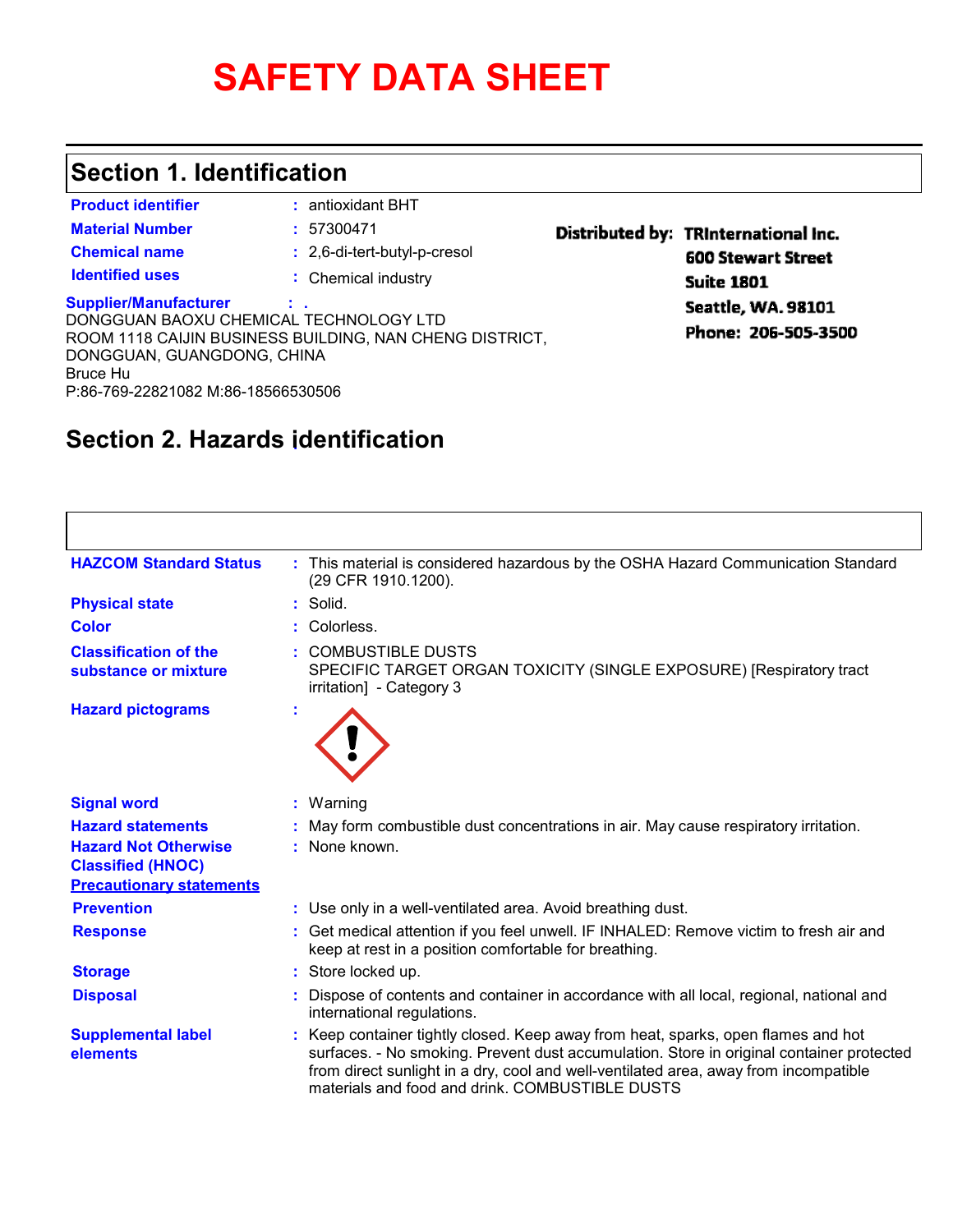### **Section 3. Composition/information on ingredients**

| <b>Substance/mixture</b><br>: Substance |  |
|-----------------------------------------|--|
|-----------------------------------------|--|

| <b>Chemical name</b>            | : 2,6-di-tert-butyl-p-cresol |               |                   |
|---------------------------------|------------------------------|---------------|-------------------|
| Ingredient name                 |                              | $\frac{9}{6}$ | <b>CAS number</b> |
| Butylated Hydroxy Toluene (BHT) |                              | >99.8         | 128-37-0          |

Any concentration shown as a range is to protect confidentiality or is due to batch variation.

**There are no additional ingredients present which, within the current knowledge of the supplier and in the concentrations applicable, are classified as hazardous to health and hence require reporting in this section.**

**Occupational exposure limits, if available, are listed in Section 8.**

### **Section 4. First aid measures**

#### **Description of first aid measures**

| <b>Eye contact</b>  | : Continue to rinse for at least 10 minutes. No known significant effects or critical hazards.                                                                                                                                                                                                                                                                                                                                                                                                                                                                                                                                                                                                                             |
|---------------------|----------------------------------------------------------------------------------------------------------------------------------------------------------------------------------------------------------------------------------------------------------------------------------------------------------------------------------------------------------------------------------------------------------------------------------------------------------------------------------------------------------------------------------------------------------------------------------------------------------------------------------------------------------------------------------------------------------------------------|
| <b>Inhalation</b>   | : Remove victim to fresh air and keep at rest in a position comfortable for breathing. If not<br>breathing, if breathing is irregular or if respiratory arrest occurs, provide artificial<br>respiration or oxygen by trained personnel. It may be dangerous to the person providing<br>aid to give mouth-to-mouth resuscitation. Get medical attention. If unconscious, place in<br>recovery position and get medical attention immediately. Maintain an open airway.<br>Loosen tight clothing such as a collar, tie, belt or waistband.                                                                                                                                                                                  |
| <b>Skin contact</b> | : Wash contaminated skin with soap and water. Remove contaminated clothing and<br>shoes. Get medical attention if symptoms occur. Wash clothing before reuse. Clean<br>shoes thoroughly before reuse.                                                                                                                                                                                                                                                                                                                                                                                                                                                                                                                      |
| <b>Ingestion</b>    | : Wash out mouth with water. Remove victim to fresh air and keep at rest in a position<br>comfortable for breathing. If material has been swallowed and the exposed person is<br>conscious, give small quantities of water to drink. Do not induce vomiting unless<br>directed to do so by medical personnel. If vomiting occurs, the head should be kept low<br>so that vomit does not enter the lungs. Get medical attention if adverse health effects<br>persist or are severe. Never give anything by mouth to an unconscious person. If<br>unconscious, place in recovery position and get medical attention immediately. Maintain<br>an open airway. Loosen tight clothing such as a collar, tie, belt or waistband. |

| <b>Potential acute health effects</b>          |                                                                                           |
|------------------------------------------------|-------------------------------------------------------------------------------------------|
| <b>Eye contact</b>                             | : No known significant effects or critical hazards.                                       |
| <b>Inhalation</b>                              | : May cause respiratory irritation.                                                       |
| <b>Skin contact</b>                            | : No known significant effects or critical hazards.                                       |
| <b>Ingestion</b>                               | : No known significant effects or critical hazards.                                       |
| <b>Over-exposure signs/symptoms</b>            |                                                                                           |
| <b>Eye contact</b>                             | : No specific data.                                                                       |
| <b>Inhalation</b>                              | : Adverse symptoms may include the following:<br>respiratory tract irritation<br>coughing |
| <b>Skin contact</b>                            | : No specific data.                                                                       |
| <b>Ingestion</b>                               | : No specific data.                                                                       |
| <b>Potential chronic health effects</b>        |                                                                                           |
| Na kaominina Caractere and Caractere and Later |                                                                                           |

No known significant effects or critical hazards.

| <b>Notes to physician</b>         | : Treat symptomatically. No specific treatment. |  |
|-----------------------------------|-------------------------------------------------|--|
| <b>Protection of first-aiders</b> | : No special measures required.                 |  |
|                                   |                                                 |  |

#### **See toxicological information (Section 11)**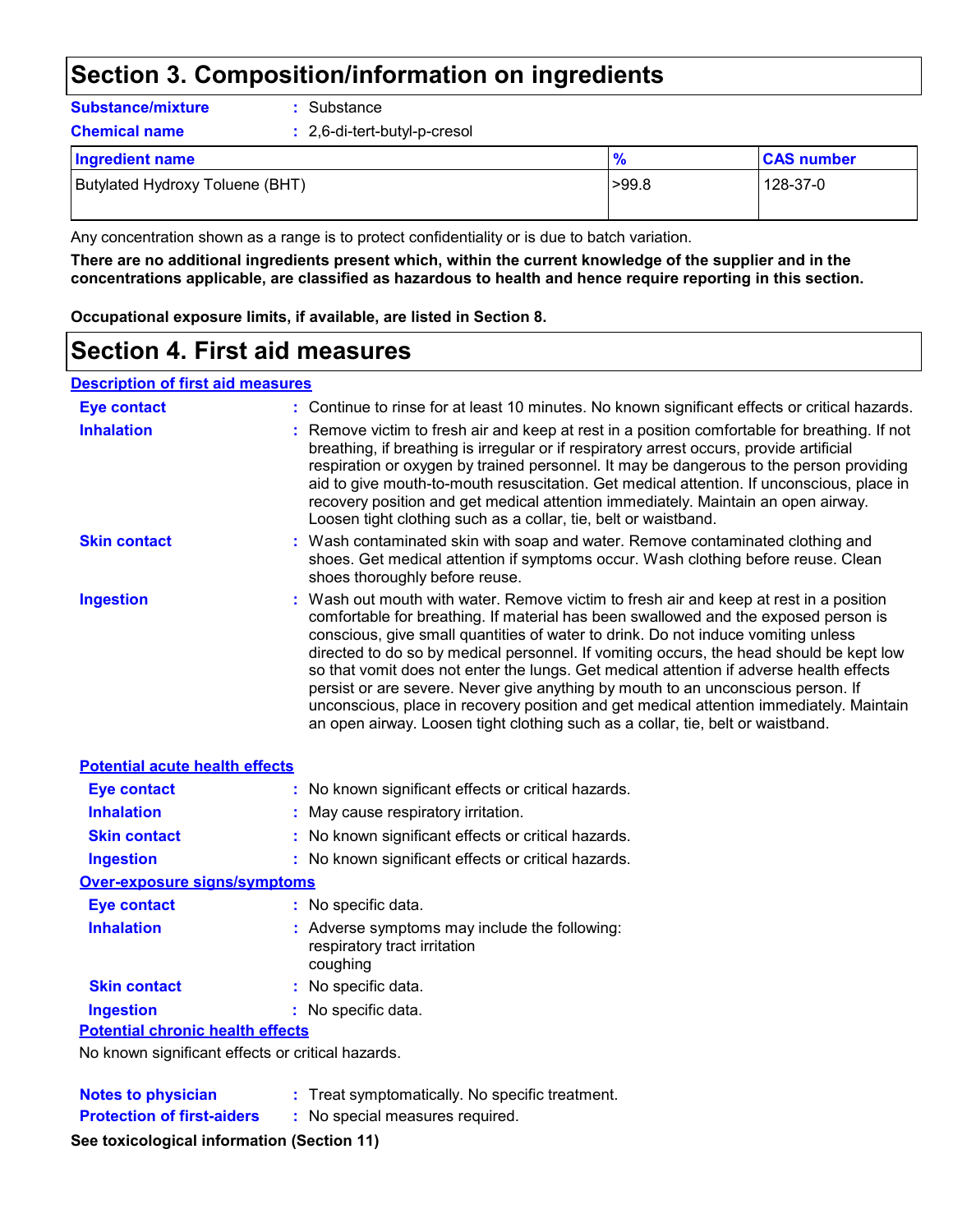### **Section 5. Fire-fighting measures**

| <b>Extinguishing media</b>                               |                                                                                                                                                                                                                                                                                                                             |
|----------------------------------------------------------|-----------------------------------------------------------------------------------------------------------------------------------------------------------------------------------------------------------------------------------------------------------------------------------------------------------------------------|
| <b>Suitable extinguishing</b><br>media                   | : Use dry chemical powder.                                                                                                                                                                                                                                                                                                  |
| <b>Unsuitable extinguishing</b><br>media                 | : Do not use water jet.                                                                                                                                                                                                                                                                                                     |
| <b>Specific hazards arising</b><br>from the chemical     | : Fine dust clouds may form explosive mixtures with air.                                                                                                                                                                                                                                                                    |
| <b>Hazardous thermal</b><br>decomposition products       | : Decomposition products may include the following materials:<br>carbon dioxide<br>carbon monoxide                                                                                                                                                                                                                          |
| <b>Special protective actions</b><br>for fire-fighters   | Promptly isolate the scene by removing all persons from the vicinity of the incident if<br>there is a fire. No action shall be taken involving any personal risk or without suitable<br>training. Move containers from fire area if this can be done without risk. Use water spray<br>to keep fire-exposed containers cool. |
| <b>Special protective</b><br>equipment for fire-fighters | Fire-fighters should wear appropriate protective equipment and self-contained breathing<br>apparatus (SCBA) with a full face-piece operated in positive pressure mode.                                                                                                                                                      |

#### **Section 6. Accidental release measures**

| <b>Personal precautions,</b><br>protective equipment and<br>emergency procedures | : No action shall be taken involving any personal risk or without suitable training.<br>Evacuate surrounding areas. Keep unnecessary and unprotected personnel from<br>entering. Do not touch or walk through spilled material. Shut off all ignition sources. No<br>flares, smoking or flames in hazard area. Provide adequate ventilation. Wear<br>appropriate respirator when ventilation is inadequate. Put on appropriate personal<br>protective equipment.                                                                                                                                                                                                                           |
|----------------------------------------------------------------------------------|--------------------------------------------------------------------------------------------------------------------------------------------------------------------------------------------------------------------------------------------------------------------------------------------------------------------------------------------------------------------------------------------------------------------------------------------------------------------------------------------------------------------------------------------------------------------------------------------------------------------------------------------------------------------------------------------|
| <b>Environmental precautions</b>                                                 | : Avoid dispersal of spilled material and runoff and contact with soil, waterways, drains<br>and sewers. Inform the relevant authorities if the product has caused environmental<br>pollution (sewers, waterways, soil or air).                                                                                                                                                                                                                                                                                                                                                                                                                                                            |
| <b>Methods and materials for</b><br>containment and cleaning up                  | : Move containers from spill area. Use spark-proof tools and explosion-proof equipment.<br>Approach release from upwind. Avoid dust generation. Do not dry sweep. Vacuum dust<br>with equipment fitted with a HEPA filter and place in a closed, labeled waste container.<br>Dispose of via a licensed waste disposal contractor. Note: see Section 1 for emergency<br>contact information and Section 13 for waste disposal. Remove mechanically by a<br>method that minimizes the generation of airborne dust (vacuum cleaner, wet mopping,<br>etc.) Ensure vacuum cleaners are approved for explosible dusts. Prevent entry into<br>sewers, water courses, basements or confined areas. |

### **Section 7. Handling and storage**

#### **Precautions for safe handling**

**Protective measures** : Do not ingest. Avoid contact with eyes, skin and clothing. Avoid the creation of dust when handling and avoid all possible sources of ignition (spark or flame). Prevent dust accumulation. Use only with adequate ventilation. Wear appropriate respirator when ventilation is inadequate. Keep in the original container or an approved alternative made from a compatible material, kept tightly closed when not in use. Electrical equipment and lighting should be protected to appropriate standards to prevent dust coming into contact with hot surfaces, sparks or other ignition sources. Take precautionary measures against electrostatic discharges. To avoid fire or explosion, dissipate static electricity during transfer by grounding and bonding containers and equipment before transferring material. Empty containers retain product residue and can be hazardous. Do not reuse container. Remove contaminated clothing and protective equipment before entering eating areas. Workers should wash hands and face before eating, drinking and smoking. Put on appropriate personal protection equipment. Eating, drinking and smoking should be prohibited in areas where this material is handled, stored and processed. Use non-sparking tools and equipment. Consult National Fire Protection Association (NFPA) 654 Standard for the Prevention of Fire and Dust Explosions from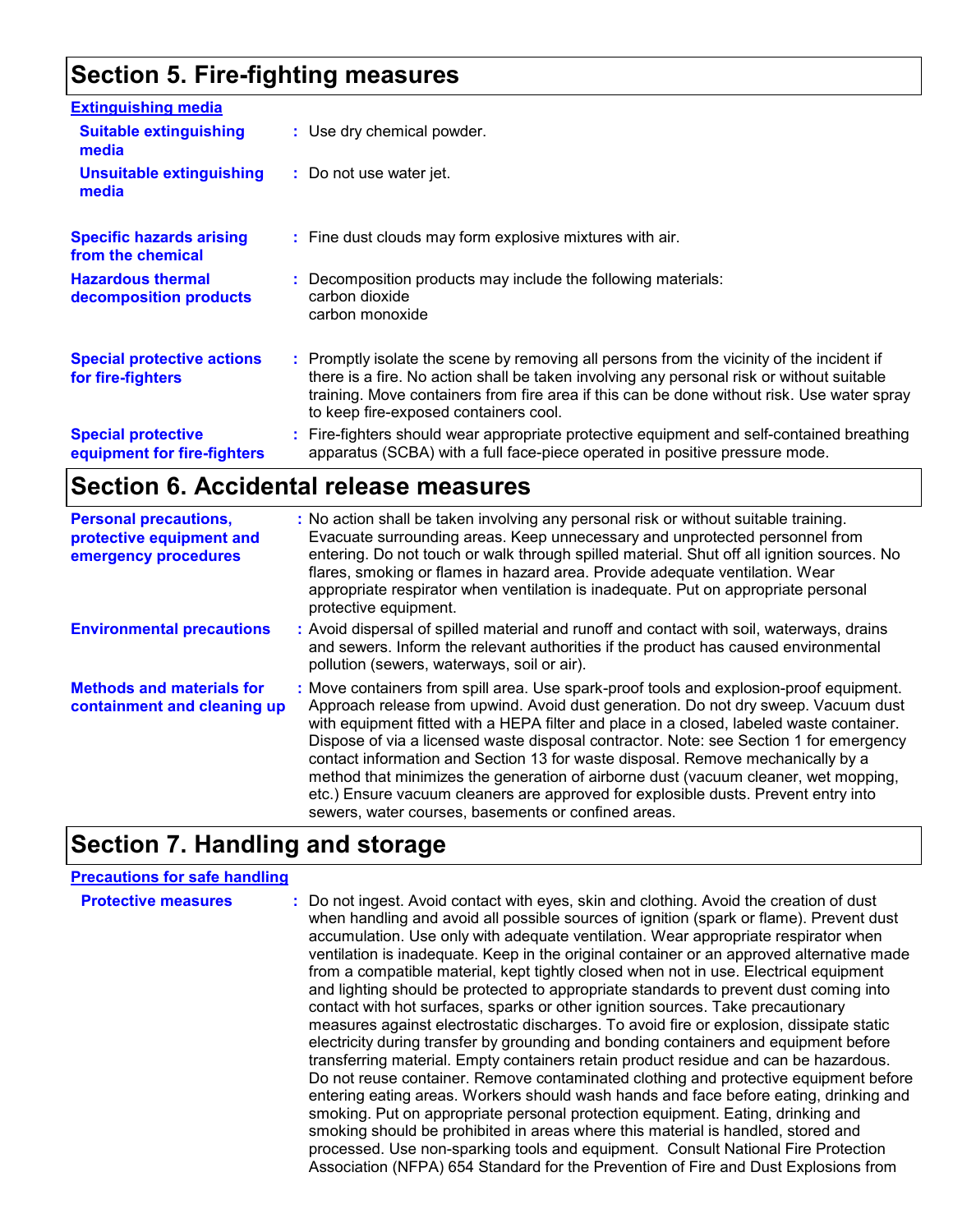### **Section 7. Handling and storage**

|                               | the Manufacturing, Processing, and Handling of Combustible Particulate Solids for<br>details on the safe handling and equipment design.                                                                                                                                                                                                                                                                                                                                                                                                                                                                                                                                                                                                                                                                                                                                                                                                                                                                                                                 |
|-------------------------------|---------------------------------------------------------------------------------------------------------------------------------------------------------------------------------------------------------------------------------------------------------------------------------------------------------------------------------------------------------------------------------------------------------------------------------------------------------------------------------------------------------------------------------------------------------------------------------------------------------------------------------------------------------------------------------------------------------------------------------------------------------------------------------------------------------------------------------------------------------------------------------------------------------------------------------------------------------------------------------------------------------------------------------------------------------|
| Conditions for safe storage : | Do not store above the following temperature: 50°C (122°F). Store in accordance with<br>local regulations. Store in a segregated and approved area. Store in original container<br>protected from direct sunlight in a dry, cool and well-ventilated area, away from<br>incompatible materials (see Section 10) and food and drink. Eliminate all ignition<br>sources. Separate from oxidizing materials. Keep container tightly closed and sealed<br>until ready for use. Containers that have been opened must be carefully resealed and<br>kept upright to prevent leakage. Do not store in unlabeled containers. Use appropriate<br>containment to avoid environmental contamination. Empty containers retain product<br>residue and can be hazardous. Do not reuse container. Minimize dust generation and<br>accumulation, especially on elevated surfaces (e.g., roof beams and trusses, ventilation<br>ducts, wall sills). A dust layer just 1/32nd of an inch(0.793 mm) deep on elevated<br>surfaces may create a dust cloud explosion hazard. |
|                               |                                                                                                                                                                                                                                                                                                                                                                                                                                                                                                                                                                                                                                                                                                                                                                                                                                                                                                                                                                                                                                                         |

#### **Section 8. Exposure controls/personal protection**

#### **Occupational exposure limits**

| <b>Ingredient name</b>          | <b>Exposure limits</b>                                                                                               |
|---------------------------------|----------------------------------------------------------------------------------------------------------------------|
| Butylated Hydroxy Toluene (BHT) | <b>ACGIH TLV (United States, 3/2012).</b><br>TWA: 2 mg/m <sup>3</sup> 8 hours. Form: Inhalable<br>fraction and vapor |

If this product contains ingredients with exposure limits, personal, workplace atmosphere or biological monitoring may be required to determine the effectiveness of the ventilation or other control measures and/or the necessity to use respiratory protective equipment.

| <b>Appropriate engineering</b><br><b>controls</b> | : Use only with adequate ventilation. If user operations generate dust, fumes, gas, vapor<br>or mist, use process enclosures, local exhaust ventilation or other engineering controls<br>to keep worker exposure to airborne contaminants below any recommended or statutory<br>limits. The engineering controls also need to keep gas, vapor or dust concentrations<br>below any lower explosive limits. Use explosion-proof ventilation equipment. |
|---------------------------------------------------|------------------------------------------------------------------------------------------------------------------------------------------------------------------------------------------------------------------------------------------------------------------------------------------------------------------------------------------------------------------------------------------------------------------------------------------------------|
| <b>Personal protection</b>                        |                                                                                                                                                                                                                                                                                                                                                                                                                                                      |
| <b>Hygiene measures</b>                           | : Wash hands, forearms and face thoroughly after handling chemical products, before<br>eating, smoking and using the lavatory and at the end of the working period. Appropriate<br>techniques should be used to remove potentially contaminated clothing. Wash<br>contaminated clothing before reusing. Ensure that eyewash stations and safety showers<br>are close to the workstation location.                                                    |
| <b>Respiratory protection</b>                     | : NIOSH approved, air-purifying particulate respirator with N-95 filters.                                                                                                                                                                                                                                                                                                                                                                            |
| <b>Skin protection</b>                            | $:$ Gloves                                                                                                                                                                                                                                                                                                                                                                                                                                           |
| <b>Eye/face protection</b>                        | : safety glasses with side-shields                                                                                                                                                                                                                                                                                                                                                                                                                   |
| <b>Medical Surveillance</b>                       | : Not available.                                                                                                                                                                                                                                                                                                                                                                                                                                     |

### **Section 9. Physical and chemical properties**

| <b>Physical state</b>   | : Solid. [Crystalline solid.]           |
|-------------------------|-----------------------------------------|
| <b>Color</b>            | : Colorless.                            |
| <b>Odor</b>             | Odorless.                               |
| <b>Odor threshold</b>   | : Not available.                        |
| рH                      | $:$ Not available.                      |
| <b>Boiling point</b>    | : $265 °C (1013 hPa)$                   |
| <b>Melting point</b>    | : $69.8^{\circ}$ C (157.6 $^{\circ}$ F) |
| <b>Flash point</b>      | : Closed cup: 127°C (260.6°F)           |
| <b>Evaporation rate</b> | : Not available.                        |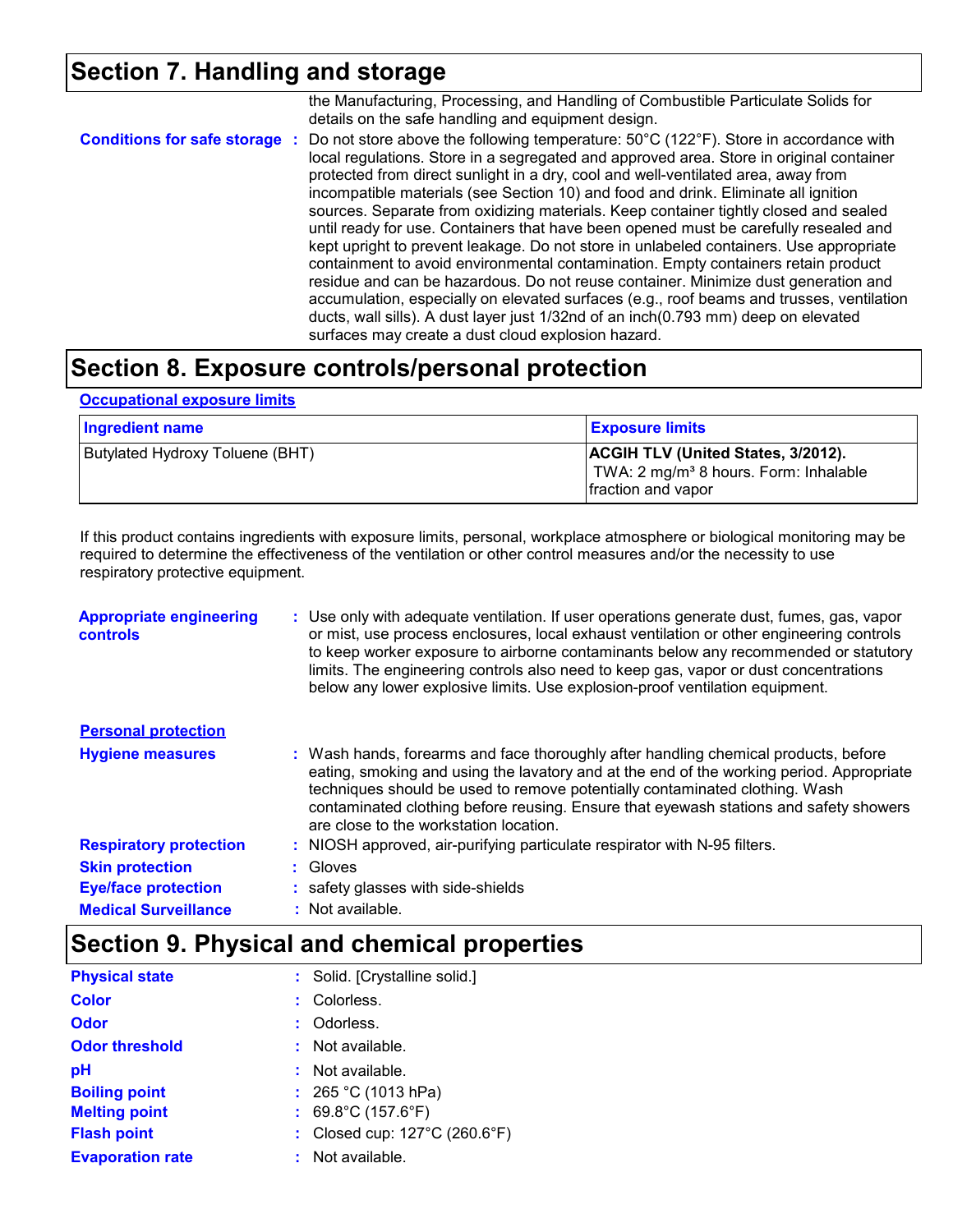### **Section 9. Physical and chemical properties**

| <b>Explosion limits</b>                           | $:$ Not available.                                                         |
|---------------------------------------------------|----------------------------------------------------------------------------|
| <b>Risk of dust explosion</b>                     | : Class of dust explosion St 2: great danger of dust explosion, Geigy test |
| <b>Vapor pressure</b>                             | : $0.01$ hPa (20°C)                                                        |
| <b>Density</b>                                    | 1.03 g/cm <sup>3</sup>                                                     |
| <b>Specific gravity (Relative</b><br>density)     | $:$ Not available.                                                         |
| <b>Bulk density</b>                               | : 650 kg/m <sup>3</sup>                                                    |
| <b>Solubility</b>                                 | $: 0.00076$ g/l (water)                                                    |
| <b>Partition coefficient: n-</b><br>octanol/water | $:$ Not available.                                                         |
| <b>Vapor density</b>                              | $:$ Not available.                                                         |
| <b>Viscosity</b>                                  | : Not available.                                                           |
| <b>Ignition temperature</b>                       | $: 9400^{\circ}$ C                                                         |
| <b>Auto-ignition temperature</b>                  | : Not available.                                                           |
| <b>Decomposition temperature</b>                  | $>265^{\circ}$ C                                                           |

## **Section 10. Stability and reactivity**

| <b>Reactivity</b>                                   | : No specific test data related to reactivity available for this product or its ingredients.                                                                                                                                                                                                                                                                          |
|-----------------------------------------------------|-----------------------------------------------------------------------------------------------------------------------------------------------------------------------------------------------------------------------------------------------------------------------------------------------------------------------------------------------------------------------|
| <b>Chemical stability</b>                           | : The product is stable.                                                                                                                                                                                                                                                                                                                                              |
| <b>Possibility of hazardous</b><br><b>reactions</b> | : Under normal conditions of storage and use, hazardous reactions will not occur.                                                                                                                                                                                                                                                                                     |
| <b>Conditions to avoid</b>                          | : Avoid the creation of dust when handling and avoid all possible sources of ignition<br>(spark or flame). Take precautionary measures against electrostatic discharges. To<br>avoid fire or explosion, dissipate static electricity during transfer by grounding and<br>bonding containers and equipment before transferring material. Prevent dust<br>accumulation. |
| <b>Incompatible materials</b>                       | : Reactive or incompatible with the following materials:<br>oxidizing materials                                                                                                                                                                                                                                                                                       |
| <b>Hazardous decomposition</b><br>products          | : Under normal conditions of storage and use, hazardous decomposition products should<br>not be produced.                                                                                                                                                                                                                                                             |

### **Section 11. Toxicological information**

**Information on the likely routes of exposure :** Dermal contact. Eye contact. Inhalation. Ingestion.

#### **Potential acute health effects**

| <b>Eye contact</b>                      | : No known significant effects or critical hazards.                                       |
|-----------------------------------------|-------------------------------------------------------------------------------------------|
| <b>Inhalation</b>                       | : May cause respiratory irritation.                                                       |
| <b>Skin contact</b>                     | : No known significant effects or critical hazards.                                       |
| <b>Ingestion</b>                        | : No known significant effects or critical hazards.                                       |
|                                         | <b>Symptoms related to the physical, chemical and toxicological characteristics</b>       |
| <b>Eye contact</b>                      | : No specific data.                                                                       |
| <b>Inhalation</b>                       | : Adverse symptoms may include the following:<br>respiratory tract irritation<br>coughing |
| <b>Skin contact</b>                     | : No specific data.                                                                       |
| <b>Ingestion</b>                        | : No specific data.                                                                       |
| <b>Potential chronic health effects</b> |                                                                                           |
| <b>Short term exposure</b>              |                                                                                           |
| <b>Potential immediate</b><br>effects   | : Not available.                                                                          |
| <b>Long term exposure</b>               |                                                                                           |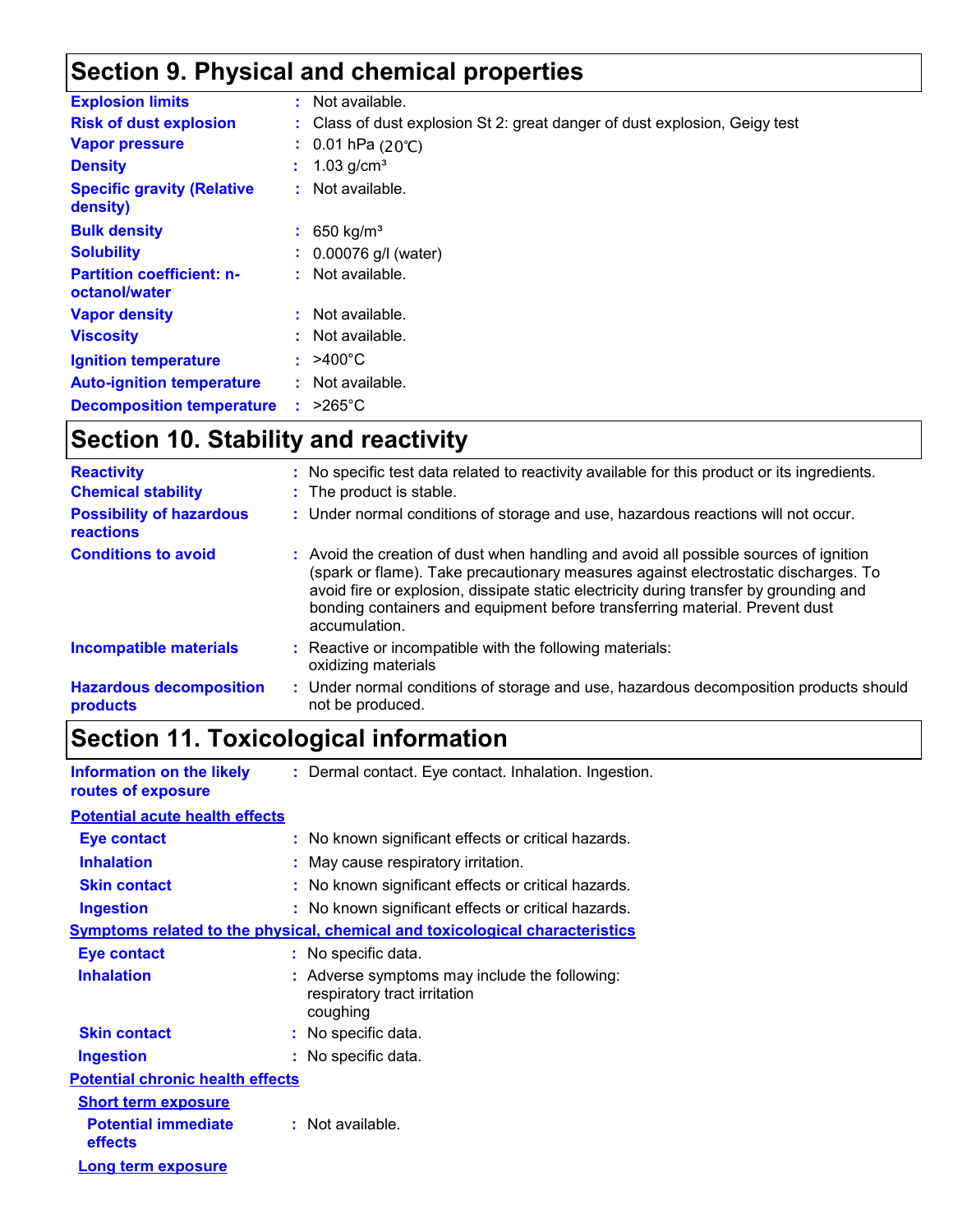### **Section 11. Toxicological information**

| <b>Potential delayed effects</b>   | : Not available.                                    |
|------------------------------------|-----------------------------------------------------|
| <b>General</b>                     | : No known significant effects or critical hazards. |
| <b>Carcinogenicity</b>             | : No known significant effects or critical hazards. |
| <b>Mutagenicity</b>                | : No known significant effects or critical hazards. |
| <b>Teratogenicity</b>              | : No known significant effects or critical hazards. |
| <b>Developmental effects</b>       | : No known significant effects or critical hazards. |
| <b>Fertility effects</b>           | : No known significant effects or critical hazards. |
| dawaatlan an tawisalaniaal affaata |                                                     |

#### **Information on toxicological effects**

#### **Acute toxicity**

| <b>Product/ingredient name</b>            | <b>Result</b> | <b>Species</b> | <b>Dose</b> | <b>Exposure</b> | <b>Test</b>                                 |
|-------------------------------------------|---------------|----------------|-------------|-----------------|---------------------------------------------|
| <b>Butylated Hydroxy Toluene</b><br>(BHT) | LD50 Oral     | Rat            | >5000 mg/kg |                 | OECD 401<br><b>Acute Oral</b><br>Toxicity * |
| <b>Butylated Hydroxy Toluene</b><br>(BHT) | ILD50 Dermal  | <b>Rat</b>     | >5000 mg/kg |                 | 1402 Acute<br><b>Dermal Toxicity</b>        |

**Conclusion/Summary :** Butylated Hydroxy Toluene (BHT):\* Extrapolation according to Regulation (EC) No. 440/2008

#### **Irritation/Corrosion**

| Rabbit<br>0.5 |  |  |
|---------------|--|--|
| Rabbit<br>0   |  |  |
| Rabbit<br>0   |  |  |
| Rabbit<br>0.1 |  |  |
|               |  |  |

**Conclusion/Summary**

**Skin :** Butylated Hydroxy Toluene (BHT):Slight irritant

**Eyes :** Butylated Hydroxy Toluene (BHT):Slight irritant

#### **Sensitization**

| <b>Product/ingredient name</b>            | <b>Route of</b><br>exposure                                        | <b>Species</b><br>Human |                                            |         | <b>Result</b>   |               |      |
|-------------------------------------------|--------------------------------------------------------------------|-------------------------|--------------------------------------------|---------|-----------------|---------------|------|
| <b>Butylated Hydroxy Toluene</b><br>(BHT) | skin                                                               |                         |                                            |         | Not sensitizing |               |      |
| <b>Mutagenicity</b>                       |                                                                    |                         |                                            |         |                 |               |      |
| <b>Product/ingredient name</b>            | <b>Test</b>                                                        |                         | <b>Experiment</b>                          |         |                 | <b>Result</b> |      |
| <b>Butylated Hydroxy Toluene</b><br>(BHT) | Ames test                                                          |                         | Experiment: In vitro<br>Subject: Bacteria  |         |                 | Negative      |      |
|                                           | <i>In vitro</i> Mammalian Cell<br>Gene Mutation Test               |                         | Experiment: In vitro                       |         |                 | Negative      |      |
|                                           |                                                                    |                         | Subject: Mammalian-Animal<br>Cell: Somatic |         |                 |               |      |
|                                           | <i>In vitro</i> Mammalian<br>Chromosomal<br><b>Aberration Test</b> |                         | Experiment: In vitro                       |         |                 | Negative      |      |
|                                           |                                                                    |                         | Subject: Mammalian-Animal<br>Cell: Germ    |         |                 |               |      |
|                                           | Micronucleus assay                                                 |                         | Experiment: In vivo                        |         |                 | Negative      |      |
| <b>VULKANOX BHT EU</b>                    |                                                                    |                         | 57300471                                   | Version | 1.01            |               | 6/10 |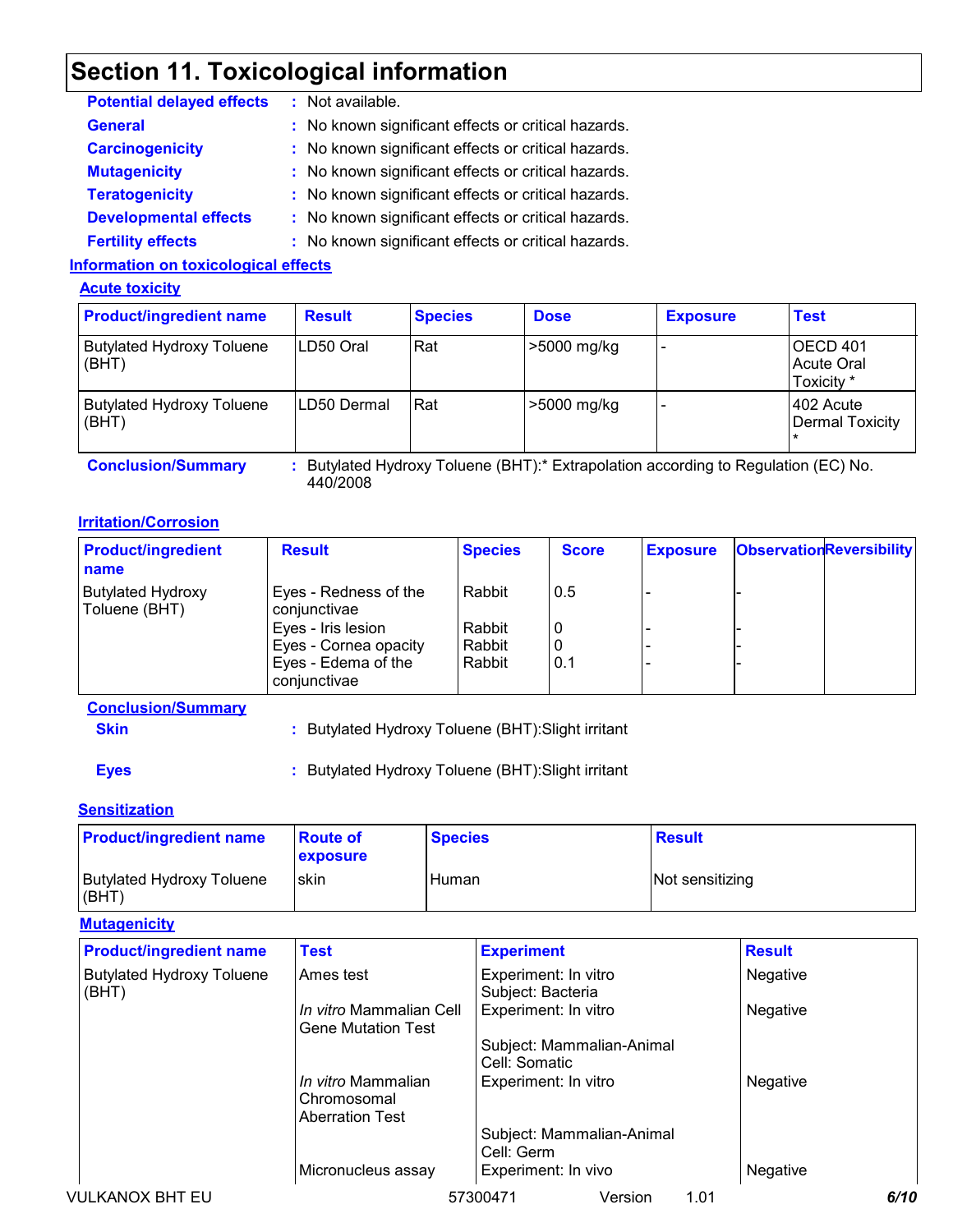# **Section 11. Toxicological information**

|                |                                                                    |                   |  |                                                           | Negative                                                                                                             |                 |
|----------------|--------------------------------------------------------------------|-------------------|--|-----------------------------------------------------------|----------------------------------------------------------------------------------------------------------------------|-----------------|
|                |                                                                    |                   |  |                                                           |                                                                                                                      |                 |
|                | CAS#                                                               | <b>IARC</b>       |  | <b>NTP</b>                                                |                                                                                                                      |                 |
|                | 128-37-0                                                           |                   |  | Not classified.                                           |                                                                                                                      | Not classified. |
|                |                                                                    |                   |  | Not classified.                                           |                                                                                                                      | Not classified. |
|                |                                                                    |                   |  |                                                           |                                                                                                                      |                 |
| <b>Effects</b> |                                                                    |                   |  |                                                           | <b>Dose</b>                                                                                                          | <b>Exposure</b> |
|                |                                                                    |                   |  |                                                           | Oral: 500<br>mg/kg<br><b>NOAEL</b><br>Oral: 100<br>mg/kg<br><b>NOAEL</b>                                             |                 |
|                | Butylated Hydroxy Toluene (BHT)<br>Butylated Hydroxy Toluene (BHT) | Cytogenetic assay |  | Experiment: In vivo<br>Not classified.<br>Not classified. | Subject: Mammalian-Animal<br>Subject: Mammalian-Animal<br><b>Species</b><br>Rat - Male, Female<br>Rat - Male, Female | <b>OSHA</b>     |

**Specific target organ toxicity (single exposure)**

| <b>Name</b>                     | <b>Category</b> | <b>Route of</b><br><b>exposure</b> | <b>Target organs</b>             |
|---------------------------------|-----------------|------------------------------------|----------------------------------|
| Butylated Hydroxy Toluene (BHT) | Category 3      | Not applicable.                    | Respiratory tract<br>lirritation |

### **Section 12. Ecological information**

#### **Toxicity**

| <b>Product/ingredient name</b>            | <b>Test</b>                                                      | <b>Result</b>                                    | <b>Species</b>                                   | <b>Exposure</b>     |
|-------------------------------------------|------------------------------------------------------------------|--------------------------------------------------|--------------------------------------------------|---------------------|
| <b>Butylated Hydroxy Toluene</b><br>(BHT) |                                                                  | Acute EC50 >10000 mg/l                           | Bacteria - activated<br>sludge                   | 3 hours             |
|                                           | OECD 202 Daphnia<br>sp. Acute<br>Immobilization Test             | Acute EC50 0.61 mg/l                             | Daphnia - Daphnia<br>magna                       | 48 hours            |
|                                           | IEU C.3                                                          | Acute IC50 > 0.4 mg/l                            | Algae -<br>Desmodesmus<br>subspicatus            | 72 hours            |
|                                           | IEU C.1<br>OECD 202 Daphnia<br>sp. Acute<br>Ilmmobilization Test | Acute LC0 >=0.57 mg/l<br>Chronic NOEC 0.316 mg/l | Fish - Danio rerio<br>Daphnia - Daphnia<br>magna | 96 hours<br>21 days |

**Conclusion/Summary :** Not available.

#### **Persistence and degradability**

| <b>Product/ingredient name</b>            | <b>Test</b>                                                           | <b>Result</b>                    | <b>Dose</b> | <b>Inoculum</b> |
|-------------------------------------------|-----------------------------------------------------------------------|----------------------------------|-------------|-----------------|
| <b>Butylated Hydroxy Toluene</b><br>(BHT) | OECD 301C<br>Ready<br>Biodegradability -<br>Modified MITI<br>Test (I) | $ 4.5\%$ - Not readily - 28 days |             |                 |
| <b>Conclusion/Summary</b>                 | : Not available.                                                      |                                  |             |                 |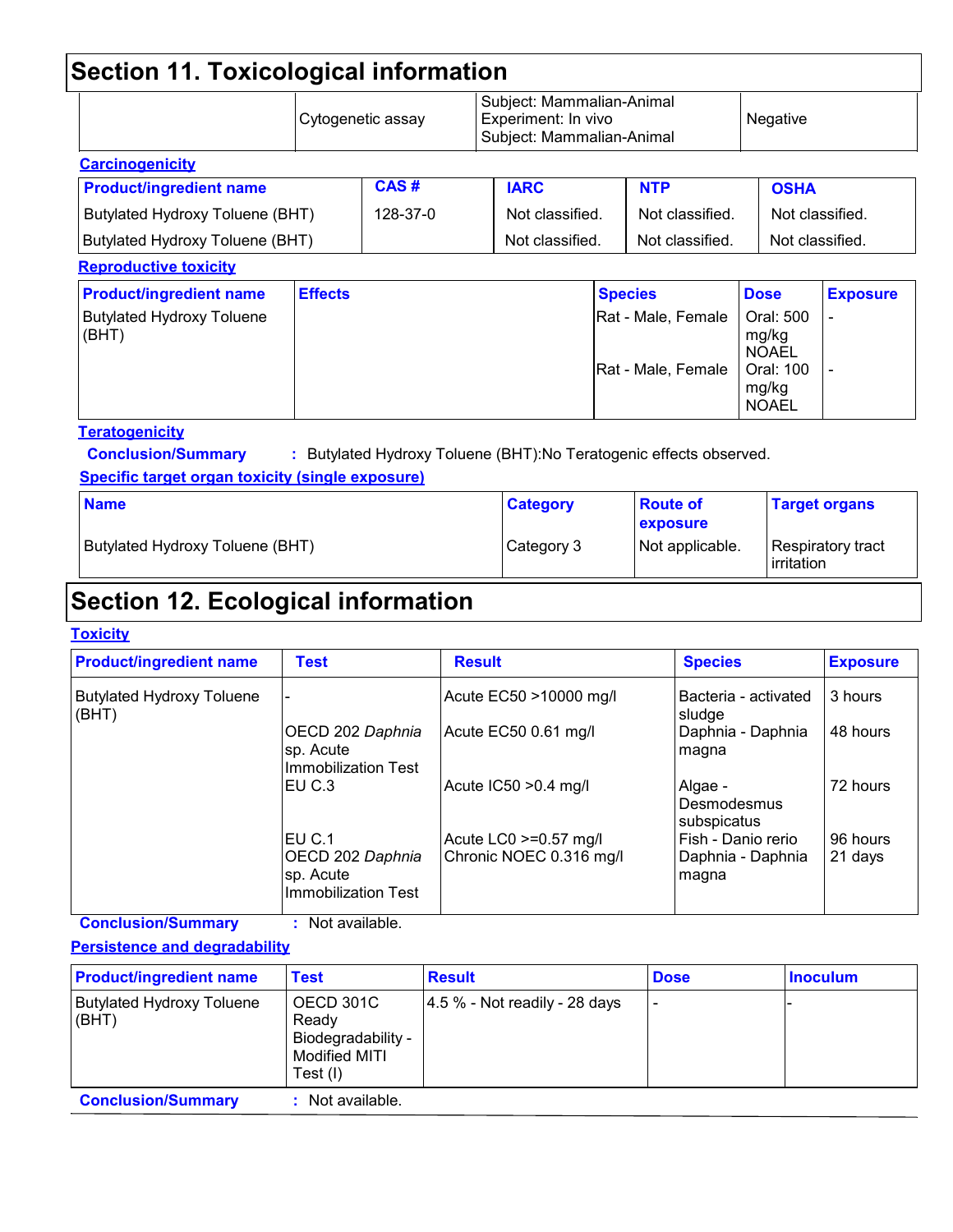### **Section 12. Ecological information**

| <b>Product/ingredient name</b>                          | <b>Aquatic half-life</b> | <b>Photolysis</b>                                   | <b>Biodegradability</b> |
|---------------------------------------------------------|--------------------------|-----------------------------------------------------|-------------------------|
| <b>Butylated Hydroxy Toluene</b><br>(BHT)               | $\overline{\phantom{0}}$ |                                                     | Not readily             |
| <b>Bioaccumulative potential</b>                        |                          |                                                     |                         |
| <b>Product/ingredient name</b>                          | LogP <sub>ow</sub>       | <b>BCF</b>                                          | <b>Potential</b>        |
| <b>Butylated Hydroxy Toluene</b><br>(BHT)               | 5.1                      |                                                     | high                    |
| <b>Mobility in soil</b>                                 |                          |                                                     |                         |
| <b>Soil/water partition</b><br><b>coefficient (Koc)</b> | : Not available.         |                                                     |                         |
| <b>Other adverse effects</b>                            |                          | : No known significant effects or critical hazards. |                         |
| <b>Section 13. Disposal considerations</b>              |                          |                                                     |                         |

#### The generation of waste should be avoided or minimized wherever possible. Dispose of surplus and non-recyclable products via a licensed waste disposal contractor. This material and its container must be disposed of in a safe way. Care should be taken when handling emptied containers that have not been cleaned or rinsed out. Empty containers or liners may retain some product residues. Avoid dispersal of spilled material and runoff and contact with soil, waterways, drains and sewers. Waste disposal should be in accordance with existing federal state, provincial and or local environmental controls laws. Observe label precautions. **Disposal methods : RCRA classification :** : If discarded in its purchased form, this product would not be a hazardous waste either by listing or by characteristic. However, under RCRA, it is the responsibility of the product user to determine at the time of disposal, whether a material containing the product or derived from the product should be classified as a hazardous waste. (40

| <b>Section 14. Transport information</b> |                  |                                                                                                            |                |                |                                                                           |                                                                    |
|------------------------------------------|------------------|------------------------------------------------------------------------------------------------------------|----------------|----------------|---------------------------------------------------------------------------|--------------------------------------------------------------------|
| <b>Regulatory</b><br><b>information</b>  | <b>UN number</b> | <b>Proper shipping</b><br>name                                                                             | <b>Classes</b> | PG*            | Label                                                                     | <b>Additional</b><br><b>information</b>                            |
| <b>DOT Classification</b>                |                  |                                                                                                            |                |                |                                                                           | Not regulated.                                                     |
| <b>IMDG Class</b>                        | <b>UN3077</b>    | <b>ENVIRONMENTALLY</b><br><b>HAZARDOUS</b><br>SUBSTANCE, SOLID,<br>N.O.S. (2,6-DI-TERT-<br>BUTYL-P-CRESOL) | 9              | $\mathbf{III}$ | $\mathbf{\mathbf{\mathbf{\mathbf{\mathbf{\mathbf{\mathbf{\mathbf{Y}}}}}}$ | <b>Emergency</b><br>schedules (EmS)<br>$F-A, S-F$                  |
| <b>IATA-DGR Class</b>                    | <b>UN3077</b>    | <b>ENVIRONMENTALLY</b><br><b>HAZARDOUS</b><br>SUBSTANCE, SOLID,<br>N.O.S. (2,6-DI-TERT-<br>BUTYL-P-CRESOL) | 9              | $\mathbf{III}$ | $\mathbf{\mathbf{\underline{*}}}_{2}$                                     | Passenger aircraft<br>956: 400 kg<br>Cargo aircraft<br>956: 400 kg |

PG\* : Packing group

CFR 261.20-24)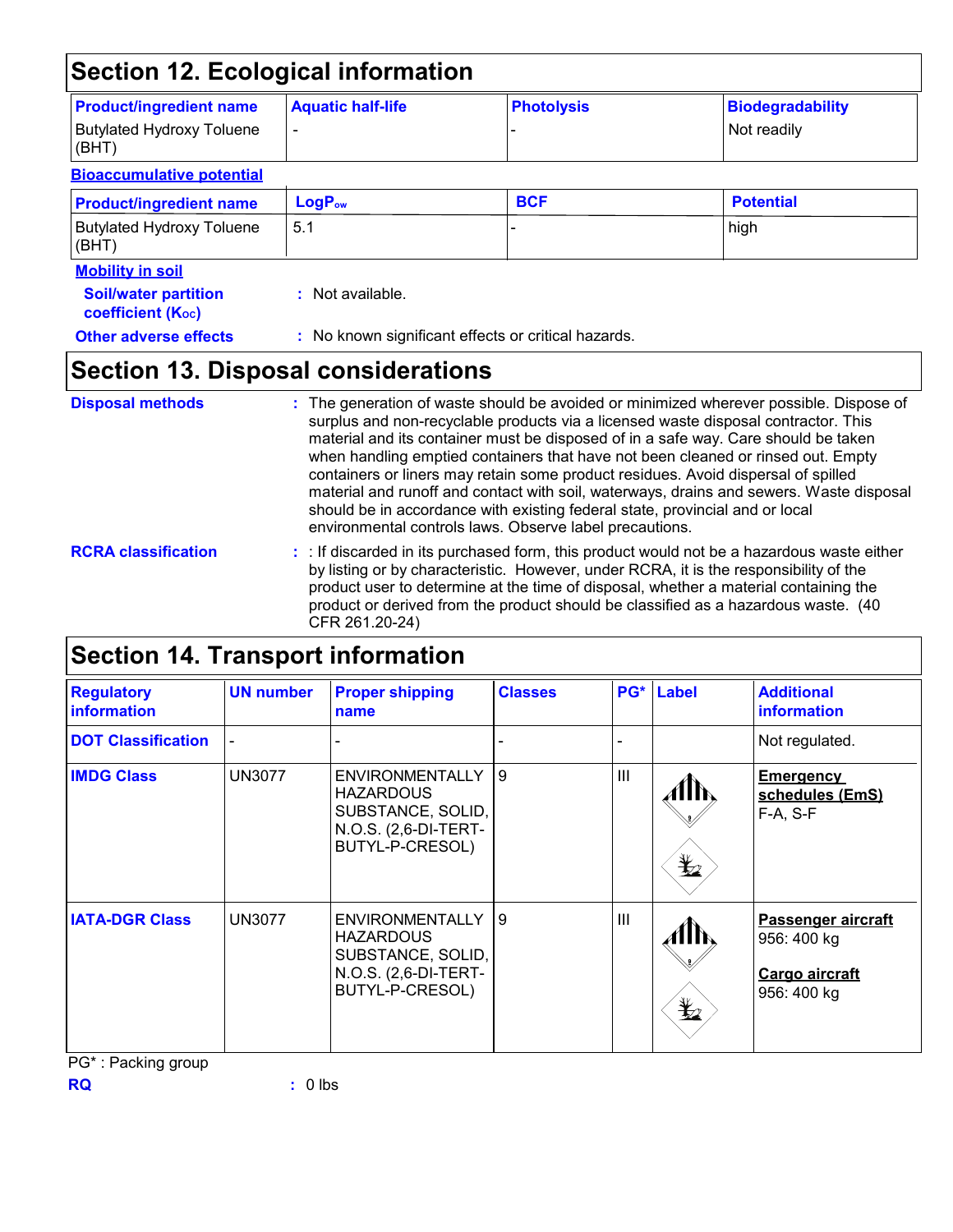### **Section 15. Regulatory information**

| <b>SARA 311/312</b>                                                                                                                                                                                                                                                 | : Immediate (acute) health hazard |                   |                                                                                                                                                                                                                                                    |                                    |
|---------------------------------------------------------------------------------------------------------------------------------------------------------------------------------------------------------------------------------------------------------------------|-----------------------------------|-------------------|----------------------------------------------------------------------------------------------------------------------------------------------------------------------------------------------------------------------------------------------------|------------------------------------|
| <b>SARA Title III Section 302</b><br><b>Extremely Hazardous</b><br><b>Substances</b>                                                                                                                                                                                | : None                            |                   |                                                                                                                                                                                                                                                    |                                    |
| <b>SARA Title III Section 313</b><br><b>Toxic Chemicals</b>                                                                                                                                                                                                         | : None                            |                   |                                                                                                                                                                                                                                                    |                                    |
| <b>US EPA CERCLA</b><br><b>Hazardous Subtances (40</b><br><b>CFR 302)</b>                                                                                                                                                                                           | : None                            |                   |                                                                                                                                                                                                                                                    |                                    |
| <b>State regulations</b>                                                                                                                                                                                                                                            |                                   |                   |                                                                                                                                                                                                                                                    |                                    |
| should contact the appropraite agency in your state.                                                                                                                                                                                                                |                                   |                   | The following chemicals are specifically listed by individual states; other product specific health and safety data in other<br>sections on the SDS may also be applicable for state requirements. For details on your regulatory requirements you |                                    |
| <b>Ingredient name</b>                                                                                                                                                                                                                                              |                                   | <b>CAS number</b> | <b>State Code</b>                                                                                                                                                                                                                                  | <b>Concentration</b><br><u>(%)</u> |
| Butylated Hydroxy Toluene (BHT)                                                                                                                                                                                                                                     |                                   | 128-37-0          | MA - S, NJ - HS, PA - RTK HS                                                                                                                                                                                                                       | >99.8                              |
| Massachusetts Substances: MA - S<br>Massachusetts Extraordinary Hazardous Substances: MA - Extra HS<br>New Jersey Hazardous Substances: NJ - HS<br>Pennsylvania RTK Hazardous Substances: PA - RTK HS<br>Pennsylvania Special Hazardous Substances: PA - Special HS |                                   |                   |                                                                                                                                                                                                                                                    |                                    |

#### **California Prop. 65**

To the best of our knowledge, this product does not contain any of the listed chemicals, which the state of California has found to cause cancer, birth defects or other reproductive harm.

**U.S. Toxic Substances** 

**:** Listed on the TSCA Inventory.

**Control Act**

# **Section 16. Other information**



**:**

**0=Insignificant 1=Slight 2=Moderate 3=High 4=Extreme \*=Chronic**

**The customer is responsible for determining the PPE code for this material. HMIS® ratings are to be used with a fully implemented HMIS® program. HMIS® is a registered mark of the National Paint & Coatings Association (NPCA). HMIS® materials may be purchased exclusively from J. J. Keller (800) 327-6868.**

**National Fire Protection Association (U.S.A.)**



#### **0= Minimal 1=Slight 2=Moderate 3=Serious 4=Severe**

**LANXESS' method of hazard communication is comprised of Product Labels and Safety Data Sheets. HMIS and NFPA ratings are provided by LANXESS as a customer service.**